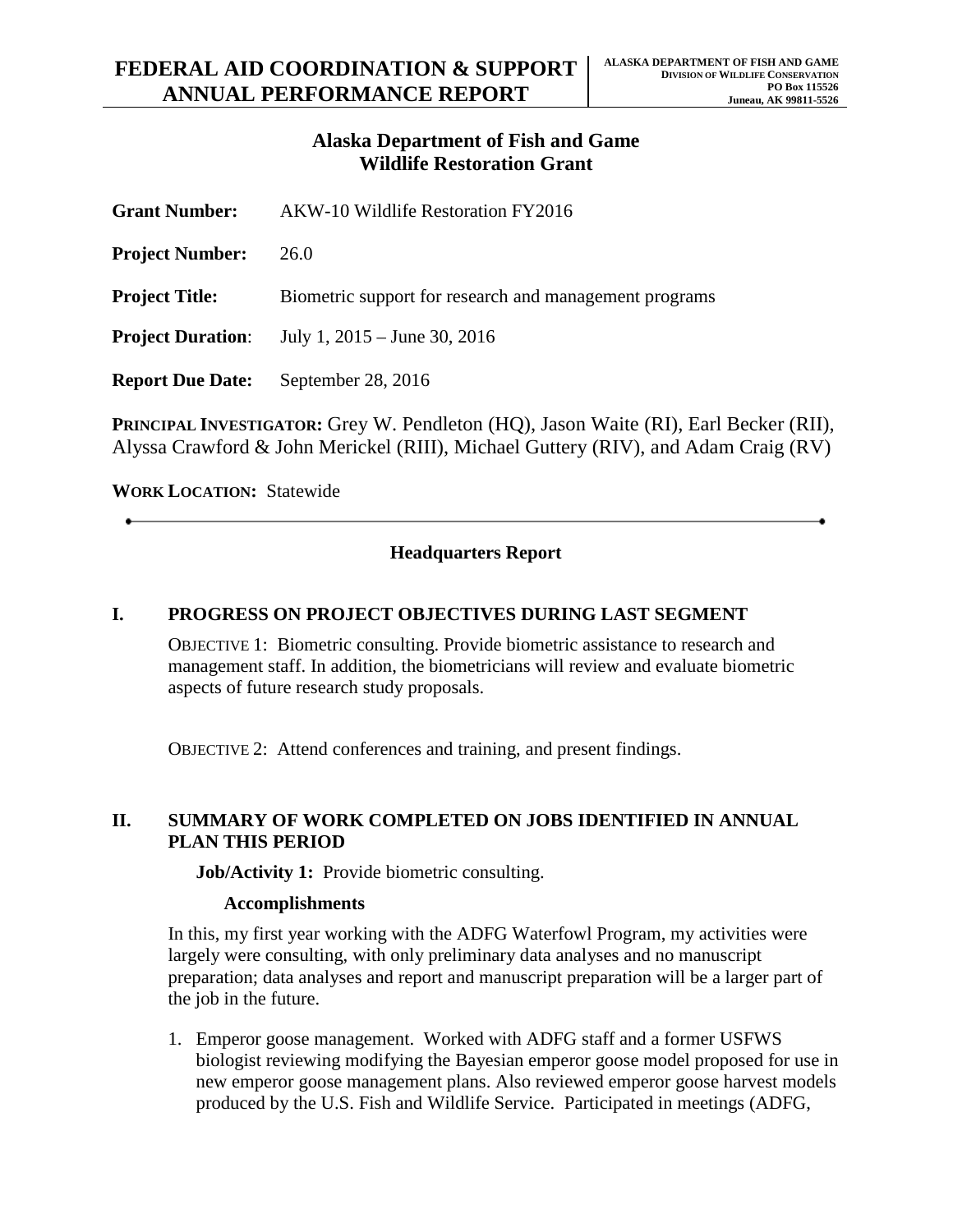ADFG&USFWS) to develop harvest strategies for emperor geese to be implemented by the new management plans.

- 2. Estimate the population size of nesting dusky Canada geese on Middleton Island, Alaska. I worked with Waterfowl Program staff to modify the design of the project to estimate the number of dusky Canada goose nests on Middleton Island. The revised design was intended to make sampling more feasible while still providing adequate estimates. I also participated in 1 week of field sampling (May 2016). I produced preliminary estimates of the number of goose nests on the island and associated precision estimates. .
- 3. Abundance of mallards in urban Anchorage, Alaska. I consulted with Waterfowl Program staff and examined existing data. Developed preliminary mark-resight models for estimating population sizes, survival, and movement probabilities. Data collection continues.

**Job/Activity 2:** Attend conferences and training, and present findings.

### **Accomplishments**:

Meetings: I attended 2 meetings (Oct 2015, March 2016) of technical committees for the AMBCC. The committee meetings I participated in were related to discussions of emperor goose management and developing new emperor goose management plans for both the AMBCC and the Pacific Flyway. I also participated in related meetings with ADFG and Fish and Wildlife Service staff.

Training: A request to attend training (Bayesian Integrated Population Modeling) for application to the emperor goose population model was not approved.

## **III. SIGNIFICANT DEVIATIONS AND/OR ADDITIONAL FEDERAL AID-FUNDED WORK NOT DESCRIBED ABOVE THAT WAS ACCOMPLISHED ON THIS PROJECT DURING THIS SEGMENT PERIOD**

No

### **Prepared by: Grey Pendleton**

### **Region I**

### **I. PROGRESS ON PROJECT OBJECTIVES DURING LAST SEGMENT**

OBJECTIVE 1: Biometric consulting. Provide biometric assistance to research and management staff. In addition, the biometricians will review and evaluate biometric aspects of future research study proposals.

### **Accomplishments**: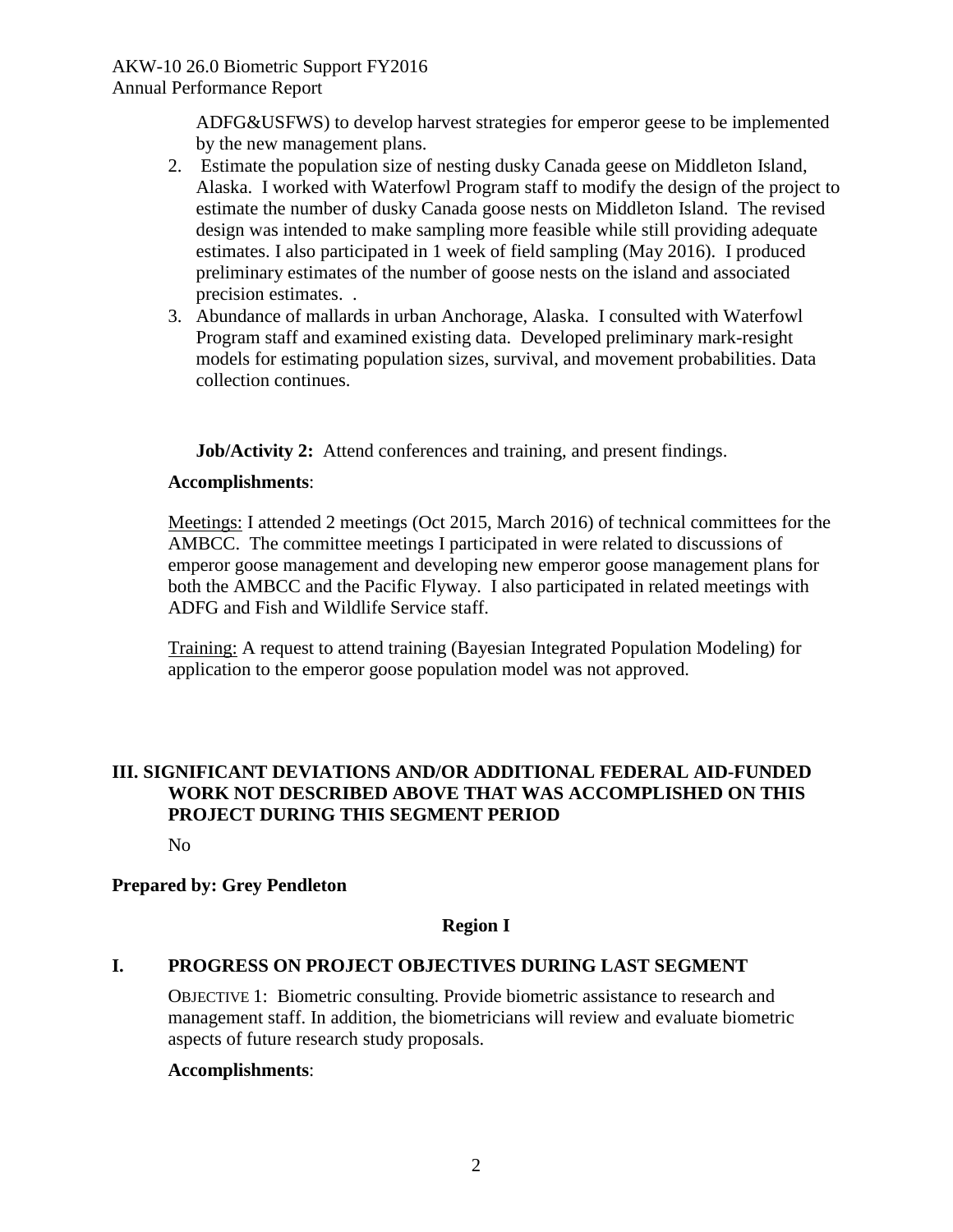- Marten RSF and Population project: I provided further statistical consulting on marten Resource Selection Function (RSF) models for Carl Koch, including model development, selection, and interpretation, programming assistance, software development, and final thesis manuscript review. Further progress was made implementing RSF data with capture-recapture data in newly-developed models to refine the population estimates.
- Wolf Population Estimation project: I continued to provide statistical consultation on this project, including follow-up analyses on 2013 and 2014 data and drafting of manuscripts and presentations. Final population estimates were produced and included in an ADFG report. I provided consultation of the sampling design and data collection protocol for the 2015-2016 field season. I provided statistical consulting for an extension to the study area and sample collection to be carried out by the Hydaburg Wolf Project.
- Deer Population Estimation Project: I produced preliminary estimates of deer population sizes for Gravina, Mitkoff, and Kupreanof Islands using data collected 2014-2015. I explored a variety of newly-developed models to compare the efficiency and precision of the population estimates. Information used during these analyses were used to help inform the refinement of the data collection protocol and sampling design used during the 2016 field season.
- Goat sightability model: I continued statistical consultation and model development on Bayesian goat sightability model with Kevin White and Grey Pendleton. Final modeling procedure and model selection was completed and preliminary estimates of mountain goat populations for areas near Juneau for the past ~10 years were produced. Drafting of final report began.
- Brown bear population estimation project: I continued analysis of Yakutat brown bear hair-snare data. Final population estimates were produced and drafting of final report has begun.
- Research: I continued my work on developing extensions to mixed SCR-RSF models as described in a previous report. I began developing Bayesian spatially-explicit capture-recapture models for use in wolf and deer population estimates that allow for the inclusion of samples that failed to genotype, as well as data from trail cameras, incidental sample collections.
- OBJECTIVE 2: Attend conferences and training, and present findings.

Meetings: I attended the ADFG Wildlife Conservation Regional meeting in Juneau, February 9-10, 2016, and presented results of the 2015 deer population estimates for portions of Southeast Alaska.

Training: I participated in a workshop on Occupancy Modeling presented by Dr. Paul Doherty, Dept. of Fish and Wildlife Conservation Biology, Colorado State Univeristy, December 16-18, in Fairbanks, AK. I participated in an invitation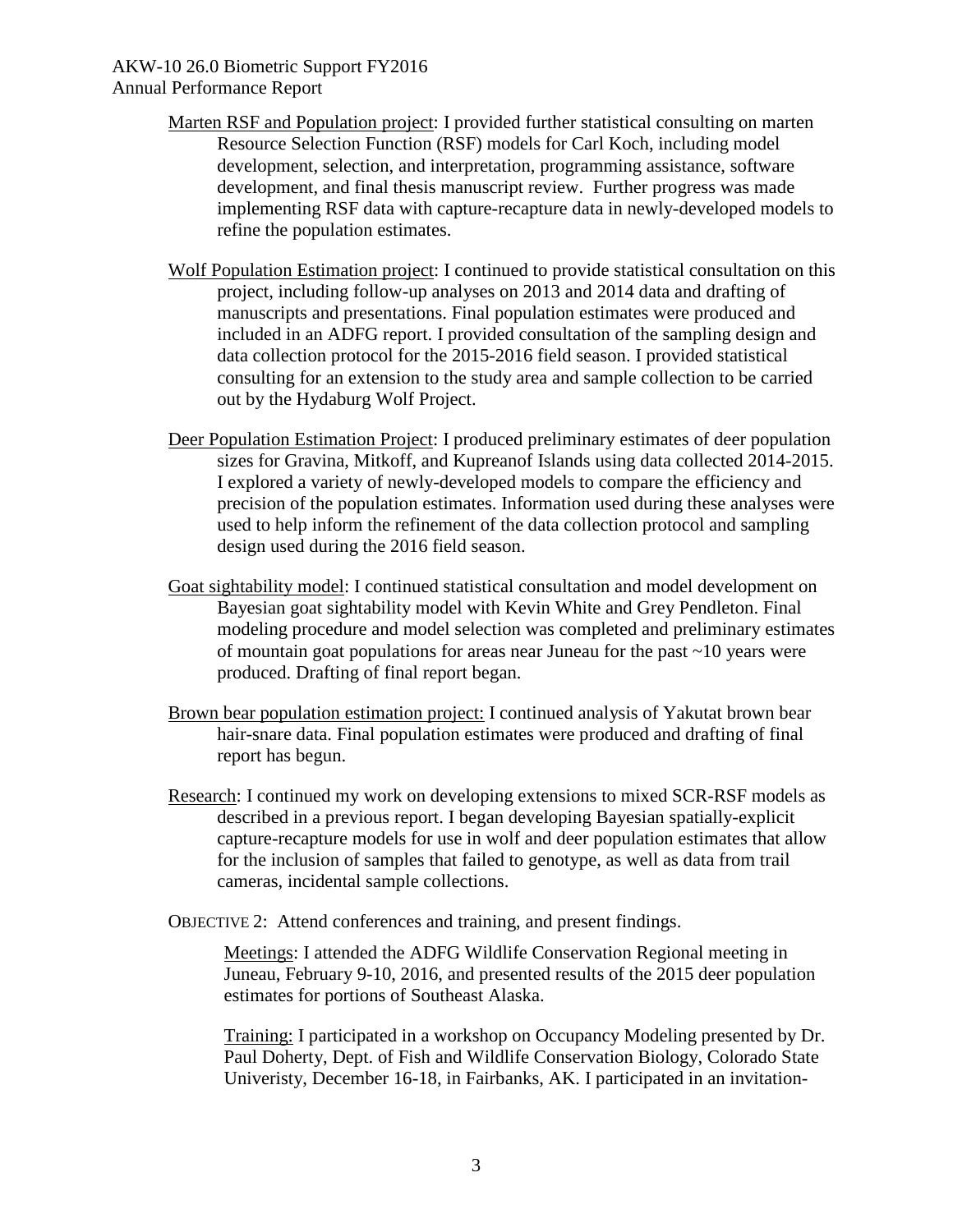only course on Bayesian Ecological Modeling taught by Tom Hobbs and Mevin Hooten at Colorado State University, Fort Collins CO, May 18-27, 2016.

Outreach: I presented a seminar on population estimation of wolves and marten for scientists, students, and faculty of UAF and NOAA in April 2016.

# **II. SUMMARY OF WORK COMPLETED ON JOBS IDENTIFIED IN ANNUAL PLAN THIS PERIOD**

**Job/Activity 1:** Provide biometric consulting.

#### **Accomplishments**

Marten RSF and Population project: I provided further statistical consulting on marten Resource Selection Function (RSF) models for Carl Koch, including model development, selection, and interpretation, programming assistance, software development, and final thesis manuscript review. Further progress was made implementing RSF data with capture-recapture data in newly-developed models to refine the population estimates.

Wolf Population Estimation project: I continued to provide statistical consultation on this project, including follow-up analyses on 2013 and 2014 data and drafting of manuscripts and presentations. Final population estimates were produced and included in an ADFG report. I provided consultation of the sampling design and data collection protocol for the 2015-2016 field season. I provided statistical consulting for an extension to the study area and sample collection to be carried out by the Hydaburg Wolf Project.

Deer Population Estimation Project: I produced preliminary estimates of deer population sizes for Gravina, Mitkoff, and Kupreanof Islands using data collected 2014-2015. I explored a variety of newly-developed models to compare the efficiency and precision of the population estimates. Information used during these analyses were used to help inform the refinement of the data collection protocol and sampling design used during the 2016 field season.

Goat sightability model: I continued statistical consultation and model development on Bayesian goat sightability model with Kevin White and Grey Pendleton. Final modeling procedure and model selection was completed and preliminary estimates of mountain goat populations for areas near Juneau for the past ~10 years were produced. Drafting of final report began.

Brown bear population estimation project: I continued analysis of Yakutat brown bear hair-snare data. Final population estimates were produced and drafting of final report has begun.

Research: I continued my work on developing extensions to mixed SCR-RSF models as described in a previous report. I began developing Bayesian spatially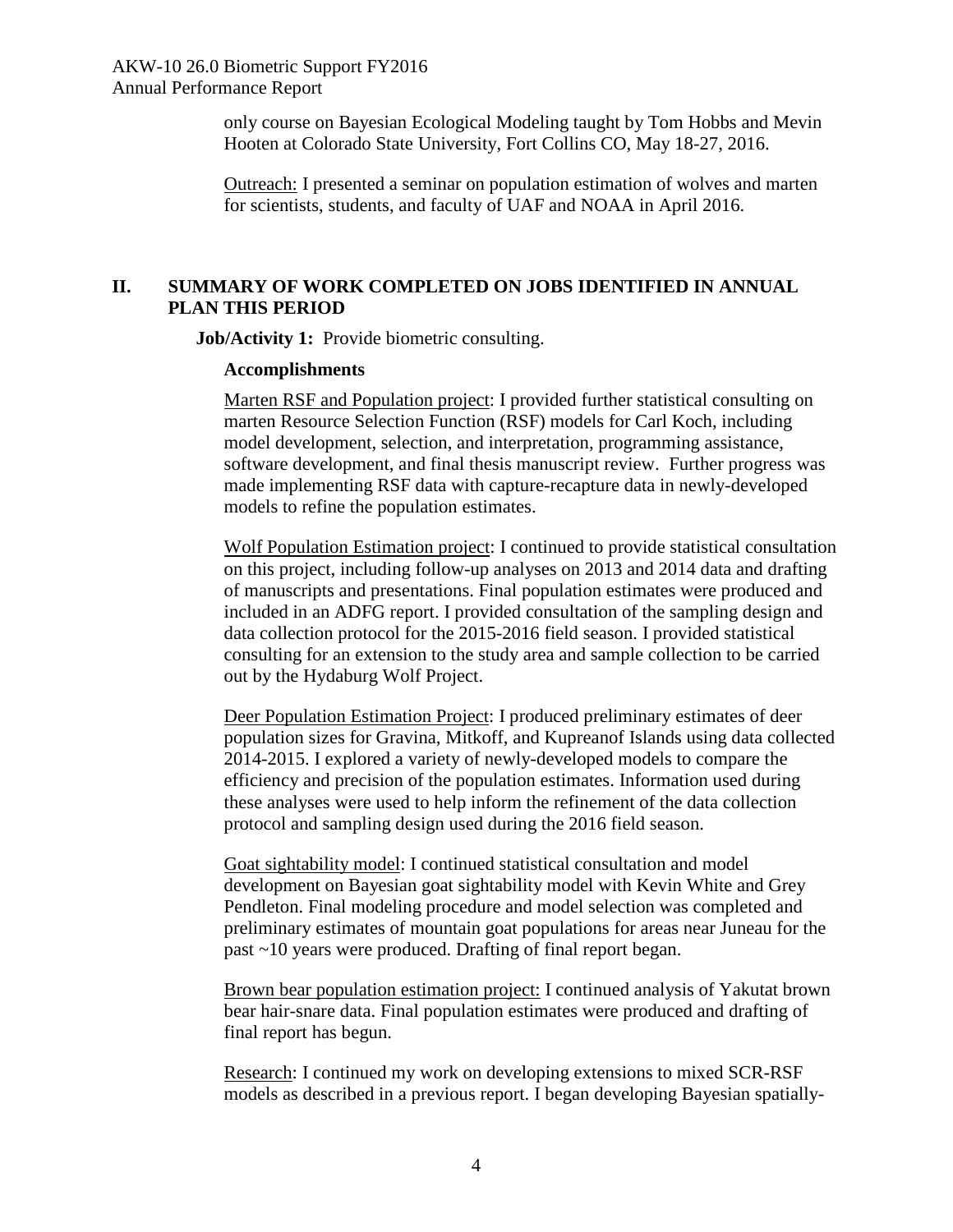explicit capture-recapture models for use in wolf and deer population estimates that allow for the inclusion of samples that failed to genotype, as well as data from trail cameras, incidental sample collections.

**Job/Activity 2:** Attend conferences and training, and present findings.

### **Accomplishments**:

Meetings: I attended the ADFG Wildlife Conservation Regional meeting in Juneau, February 9-10, 2016, and presented results of the 2015 deer population estimates for portions of Southeast Alaska.

Training: I participated in a workshop on Occupancy Modeling presented by Dr. Paul Doherty, Dept. of Fish and Wildlife Conservation Biology, Colorado State Univeristy, December 16-18, in Fairbanks, AK. I participated in an invitationonly course on Bayesian Ecological Modeling taught by Tom Hobbs and Mevin Hooten at Colorado State University, Fort Collins CO, May 18-27, 2016.

Outreach: I presented a seminar on population estimation of wolves and marten for scientists, students, and faculty of UAF and NOAA in April 2016.

# **III. PUBLICATIONS**

Crupi, A. P., R. W. Flynn, L. R. Beier, D. P. Gregovich, and J. N. Waite. 2014. Movement patterns, home range size, and resource selection of brown bears near the Malaspina Glacier, Southeast Alaska. Alaska Department of Fish and Game, Final Wildlife Research Report. ADF&G/DWC/WRR-2014-2, Juneau.

Roffler, G. H., J. N. Waite, R. W. Flynn, K. R. Larson, and B. D. Logan. 2016. Wolf population estimation on Prince of Wales Island, Southeast Alaska: a comparison of methods. Alaska Department of Fish and Game, Final Wildlife Research Report ADF&G/DWC/WRR-2016-1, Juneau.

# **IV. RECOMMENDATIONS FOR THIS PROJECT**

This project should be continued as described in the study plan.

**Prepared by:** Jason N. Waite, Biometrician II

### **Region II**

# **I. PROGRESS ON PROJECT OBJECTIVES DURING LAST SEGMENT**

OBJECTIVE 1: Provide biometric consulting to ensure the highest possible quantitative standards are applied to the Division's wildlife management and research activities.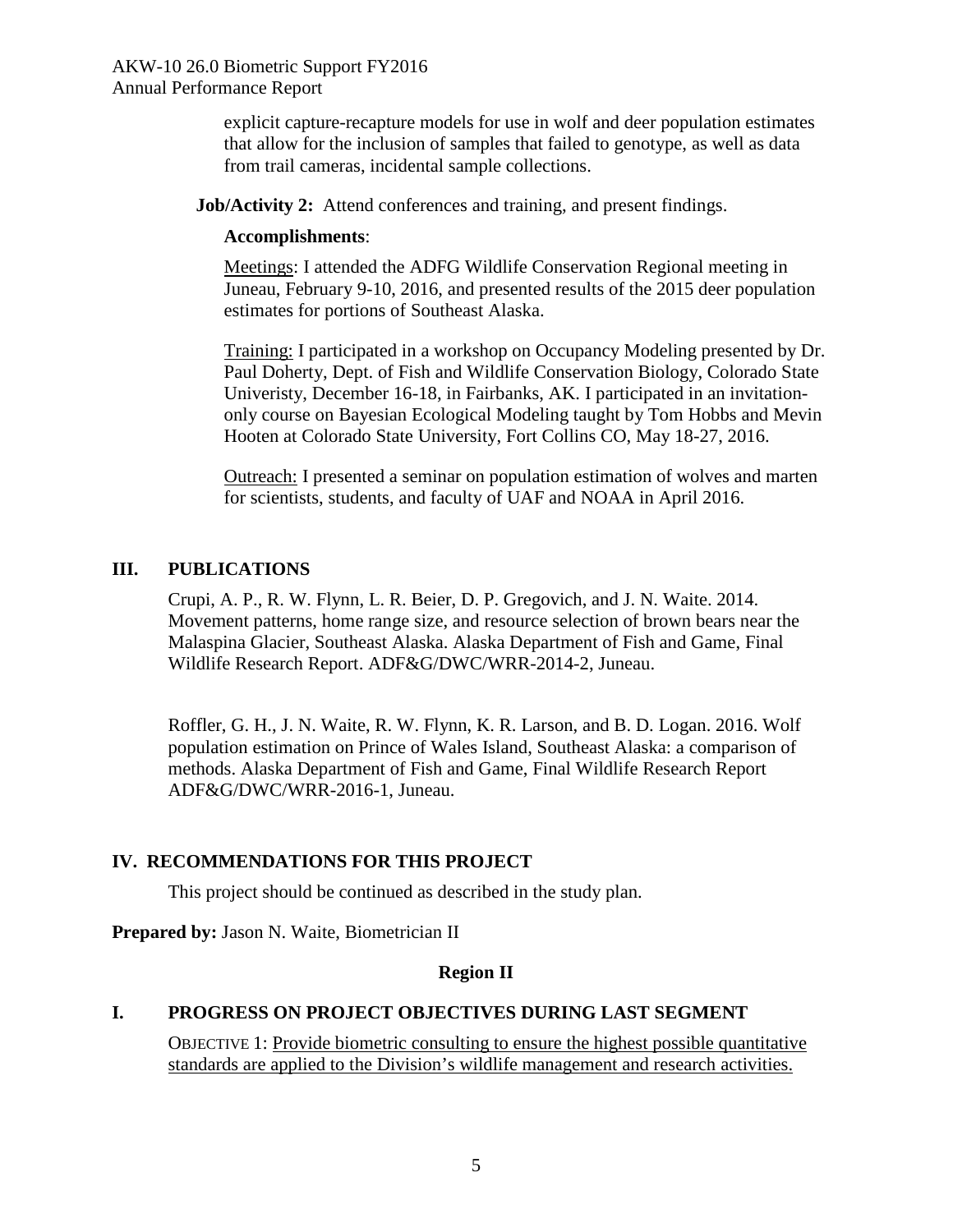> Provided statistical consulting for Region 2 projects that included: performing moose survival analysis; consulting on passive monitoring systems for deer in rainforest habitats of Prince William Sound, performed an analysis of the ability of a lunatec machine to detect bear saliva, and helped plan and conduct a black and brown bear survey of GMU 20A. The latter also included redesigning the sampling program to conduct distance sampling surveys of bears in Alaska.

> OBJECTIVE 2: Develop an unbiased distance sampling model to estimate bear population size.

> I published a paper entitled "A Unimodal Model for Double Observer Distance Sampling Surveys" in the journal PLoS ONE. I completed an analysis of a distance sampling grizzly bear survey in the Northern Brooks Range and am currently analyzing a southcentral brown and black bear survey that was conducted out of Talkeetna. I reviewed a paper on distance sampling of cetaceans for the journal: Fishery Bulletin.

> OBJECTIVE 3: Stay current with new biometric techniques and developments by attending conferences and training.

I attended the International Bear Conference and presented a poster on using density surface models with distance sampling data. I was a co-author on a poster presenting the results of a distance sampling grizzly bear survey in the Northern Brooks Range. I did not attend the International Statistical Ecology Conference, held in Seattle Washington due to State travel restrictions.

## **II. SUMMARY OF WORK COMPLETED ON JOBS IDENTIFIED IN ANNUAL PLAN THIS PERIOD**

JOB/ACTIVITY 1: Biometric consulting.

I consulted on deer monitoring, genetic bear detection with a lunatec machine, and moose survival analysis within the region. I consulted and help conduct a bear survey in GMU 20A.

JOB/ACTIVITY 2: Bear population estimation.

I completed an analysis of a distance sampling grizzly bear survey in the Northern Brooks Range and am currently analyzing a southcentral brown and black bear survey that was conducted out of Talkeetna. I reviewed a paper on distance sampling of cetaceans for the journal: Fishery Bulletin.

JOB/ACTIVITY 3: Attend conferences, training, write and present papers.

I attended the International Bear Conference and presented a poster on using density surface models with distance sampling data. I was a co-author on a poster presenting the results of a distance sampling grizzly bear survey in the Northern Brooks Range.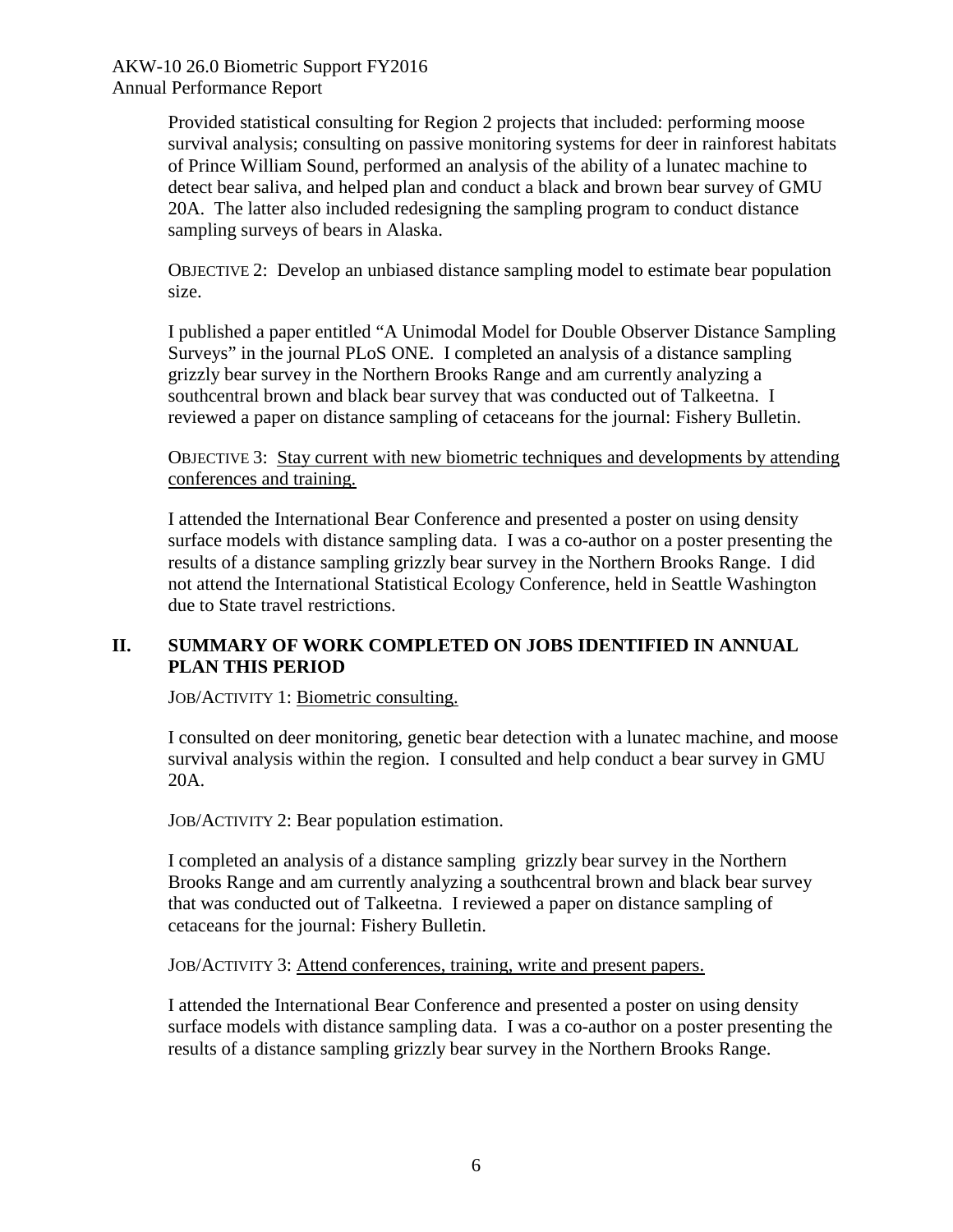## **III. PUBLICATIONS**

BECKER E. F. AND A. M. CHRIST. 2015. A unimodal model for double observer distance sampling surveys. PLoS ONE 10(8): e0136403. Doi:10.137/journal.pone.0136403

### **IV. RECOMMENDATIONS FOR THIS PROJECT**

This project should be continued as described in the study plan.

**Prepared by: Earl Becker, Biometrician III** 

## **Region III**

## **I. SUMMARY OF WORK COMPLETED THIS SEGMENT ON JOBS IDENTIFIED IN ANNUAL WORK PLAN**

#### **JOB/ACTIVITY:** Biometric consulting.

Both the Region III biometricians reviewed and performed statistical analyses, assisted in study design, and provided statistical editing in support of numerous federal aid projects.

### **Federal aid research project 1.73 – "Long-term effects of predator reductions on moose abundance, survival, nutrition, and hunting harvest in the Unit 19D East Moose Management Area."**

During May of 2016, assisted with assessment of sampling requirements during black bear mark recapture survey. During June of 2016, assisted with moose calf mortality data collection.

#### **Federal aid research project 3.53 – "Nutrition, mortality, range use, and demographics of the Fortymile and Central Arctic caribou herds"**

- Performed power analysis of calf survival and analyses of parturition rates, 4-month old mass, neonate mass, and summer mass growth rate for the Fortymile caribou herd.
- **Performed analyses of parturition rates, yearling mass, neonate mass and survival for** the Central Arctic caribou herd.

#### **Federal aid research project 5.20 – "Habitat evaluation techniques for moose management in Interior Alaska".**

 During May-June 2016, assisted Kalin Seaton in reanalysis and interpretation of interior snow depth data for chapter 3 of federal project 5.20 technical report entitled "Spatial characterization of snow depth for inference on moose habitat and population demography".

## **Federal aid research project 7.01 – "Develop and evaluate indices for assessing marten population status and trend in Interior Alaska"**

**Performed analyses of marten harvest including predicting next season's harvest and** estimating thresholds of overharvest in Region III.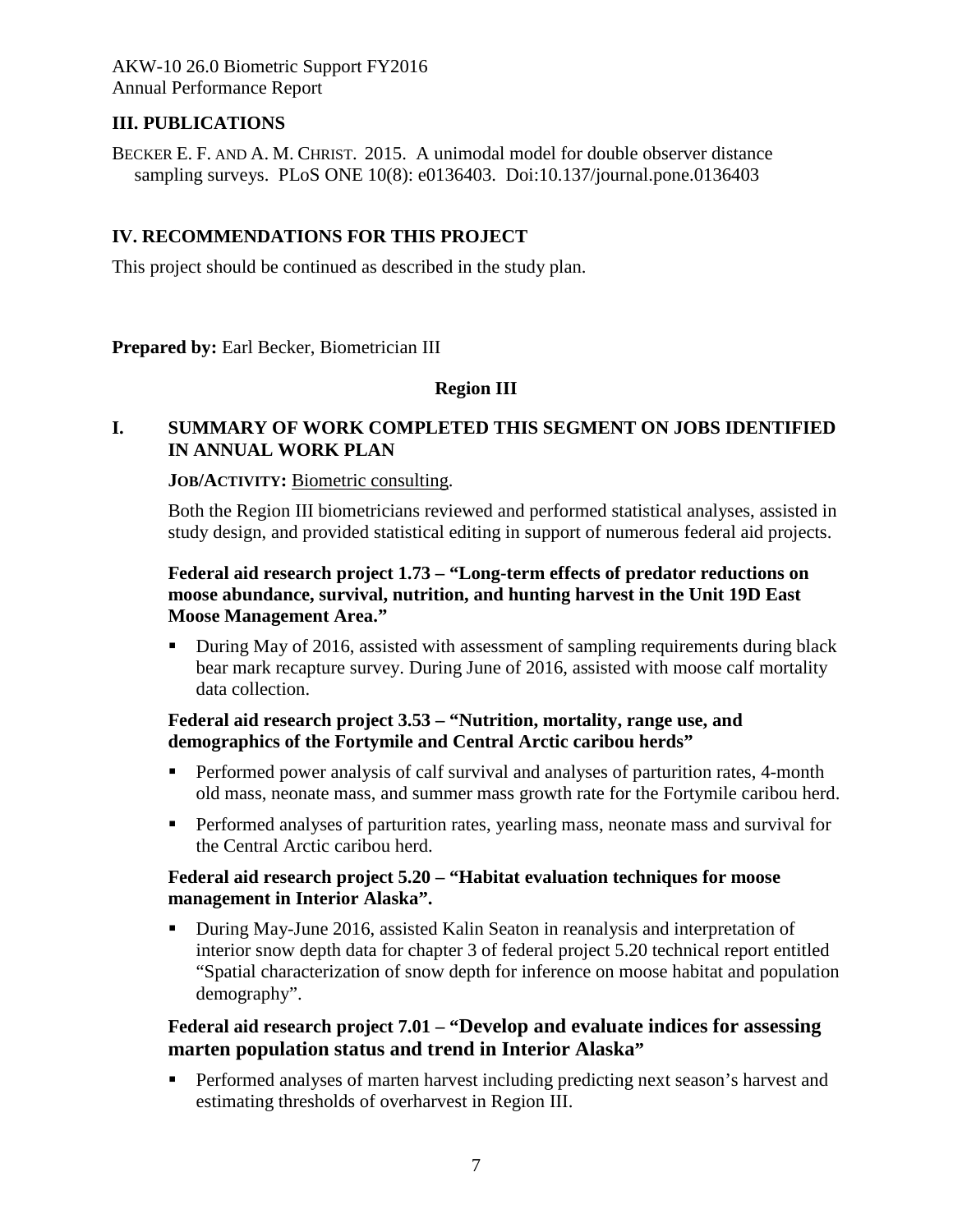Annual Performance Report

### **Federal aid survey and inventory projects.**

- Assisted ADF&G Area Managers (Region III-Fairbanks) with one or multiple of the following aspects of moose surveys; design, sightability estimation, data collection, data analysis in units 25D, 24B, 21D, 19A, 21E, 12, 20E.
- Assisted ADF&G Area Manager Beth Lenart (Region III-Fairbanks) in analyses of Muskox survival data and Central Arctic herd caribou composition and population data.
- Assisted ADF&G Area Manager Don Young (Region III-Fairbanks) in analyses of Delta herd caribou population and calf weight data.
- Assisted ADF&G Area Manager Don Young (Region III-Fairbanks) in analyses of moose twinning rate, and short-yearling mass in GMU 20A and twinning rates in GMU 20B.

## **Other Federal Aid Projects.**

- Minor consulting was performed for a variety of federal aid projects on a drop-in basis.
- Assisted with field data collection on numerous projects involving a variety of species in Region III.
- Assisted ADF&G Research Biologist Tom Paragi with exploratory analyses of black bear stable isotope data.
- **Alyssa Crawford assisted ADF&G Area Manager Glenn Stout at the Galena check** station in September 2016.

### **JOB/ACTIVITY: Conferences, training, papers.**

- Alyssa Crawford and John Merickel participated in the annual meeting of the AK Chapter of the American Statistical Association during August 25-27, 2015 in Anchorage including taking a short course on generalized additive models given by Dr. Simon Wood University of Bath, UK.
- John Merickel attended a workshop during October 1-2, 2015 on resource selection functions given by Dave Gregovich (Research Analyst, ADF&G).
- Alyssa Crawford and John Merickel attended a workshop during December 16- 18, 2015 on occupancy modeling given by Dr. Paul Doherty (Colorado State University).
- John Merickel took online bear safety course and in-person bear safety/firearms training course in March 2016.
- Alyssa Crawford and John Merickel took a chemical immobilization/animal welfare course given by Dr. Kimberley Beckmen ADF&G wildlife veterinarian in March 2016.
- Alyssa Crawford completed course on spatial statistics at the University of Alaska Fairbanks during January-May 2016.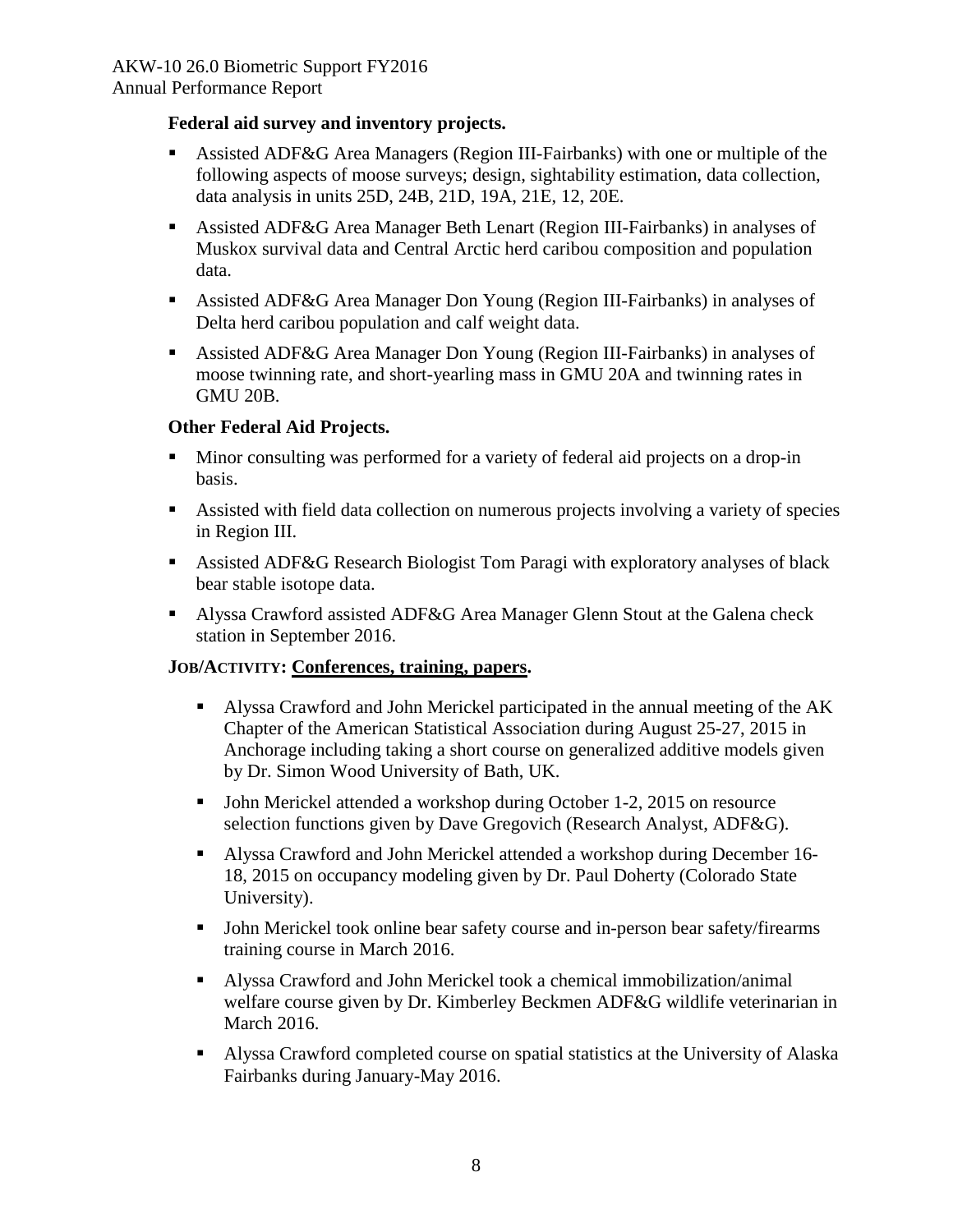> Alyssa Crawford completed course on linear mixed models at Statistics.com in May 2016.

**PREPARED BY:** Alyssa L Crawford and John W Merickel

### **Region IV**

### **I. PROGRESS ON PROJECT OBJECTIVES DURING LAST SEGMENT**

OBJECTIVE 1: Biometric consulting. Provide biometric assistance to research and management staff. In addition, the biometricians will review and evaluate biometric aspects of future research study proposals.

Provided assistance with project design, data analysis, and interpretation for Region 4 projects that included: performed analysis of brown bear vital rates and population growth in GMU 13, assisted with wolverine population estimate in GMU 13, assisted with setting up moose abundance survey in GMU 13, assisted with analysis of caribou abundance in GMUs 13 and 17, performed sensitivity analyses to determine impact of survey intensity on Rivest caribou abundance estimator, led the development of a research plan to study moose movement and moose-vehicle collisions in the Matanuska-Susitna Valley.

OBJECTIVE 2: Attend conferences and training, and present findings.

Attended the meeting of the Alaska Chapter of the American Statistical Association

Attended workshop on Resource Selection Functions

Attended 24<sup>th</sup> International Conference on Bear Research and Management

### **II. SUMMARY OF WORK COMPLETED ON JOBS IDENTIFIED IN ANNUAL PLAN THIS PERIOD**

**Job/Activity 1:** Provide biometric consulting.

### **Accomplishments**

I completed an analysis of brown bear vital rates and population growth, and consulted on abundance estimates for wolverine, moose, and caribou.

**Job/Activity 2:** Attend conferences and training, and present findings.

### **Accomplishments**:

Attended the meeting of the Alaska Chapter of the American Statistical Association, workshop on Resource Selection Functions, and 24<sup>th</sup> International Conference on Bear Research and Management

**Prepared by:** Michael R. Guttery, Biometrician II

### **Region V**